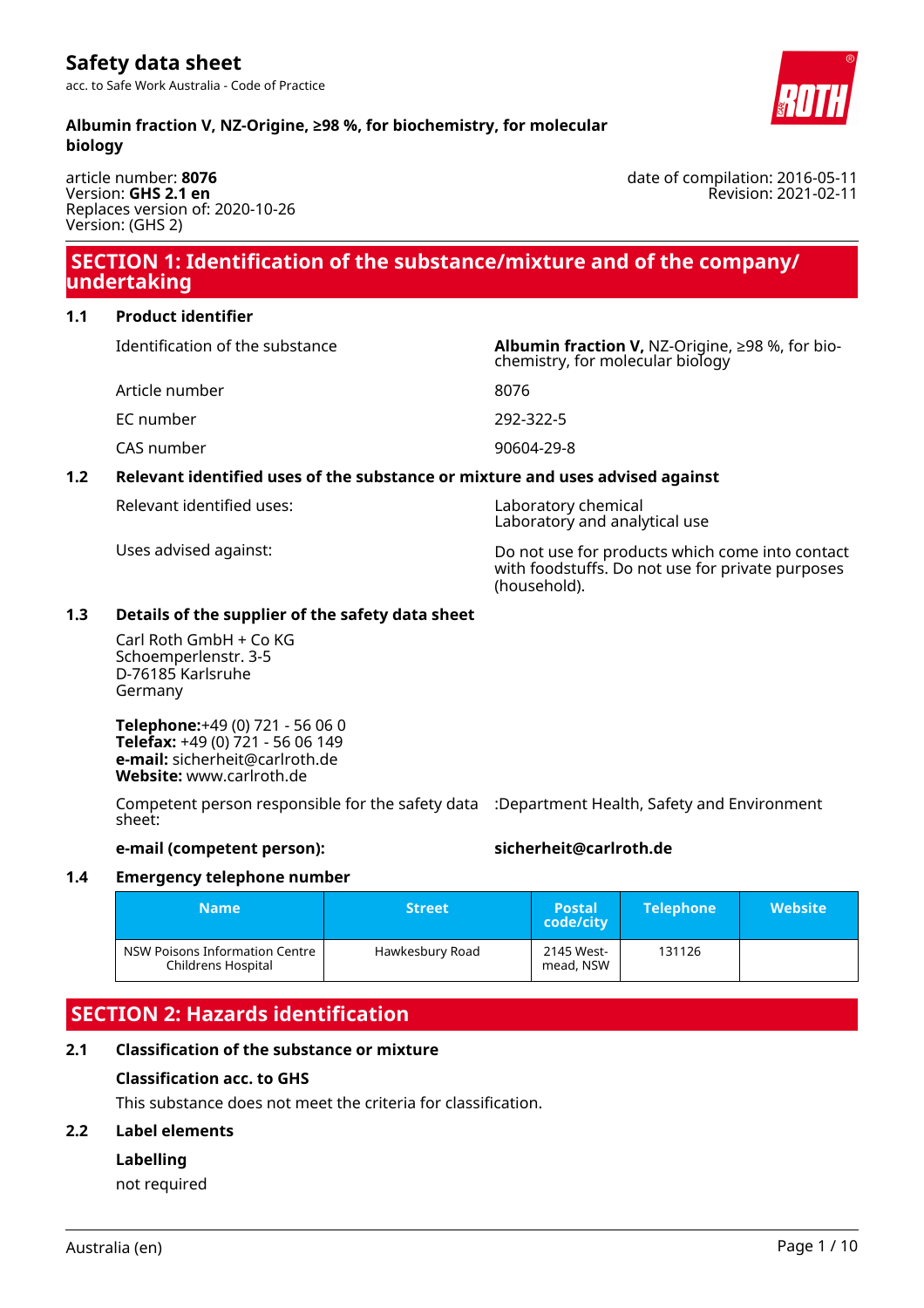### **Albumin fraction V, NZ-Origine, ≥98 %, for biochemistry, for molecular biology**

article number: **8076**

#### **2.3 Other hazards**

#### **Results of PBT and vPvB assessment**

According to the results of its assessment, this substance is not a PBT or a vPvB.

# **SECTION 3: Composition/information on ingredients**

#### **3.1 Substances**

Name of substance and albumin fraction V

Molar mass

 $-66,000\frac{9}{mol}$ 

CAS No 90604-29-8

# **SECTION 4: First aid measures**

#### **4.1 Description of first aid measures**

#### **General notes**

No special measures are necessary.

#### **Following inhalation**

Provide fresh air.

#### **Following skin contact**

Brush off loose particles from skin. Rinse skin with water/shower.

#### **Following eye contact**

Rinse cautiously with water for several minutes.

#### **Following ingestion**

Rinse mouth. Call a doctor if you feel unwell.

**4.2 Most important symptoms and effects, both acute and delayed** Symptoms and effects are not known to date.

# **4.3 Indication of any immediate medical attention and special treatment needed** none

# **SECTION 5: Firefighting measures**

**5.1 Extinguishing media**



#### **Suitable extinguishing media**

co-ordinate firefighting measures to the fire surroundings water, foam, dry extinguishing powder, ABC-powder

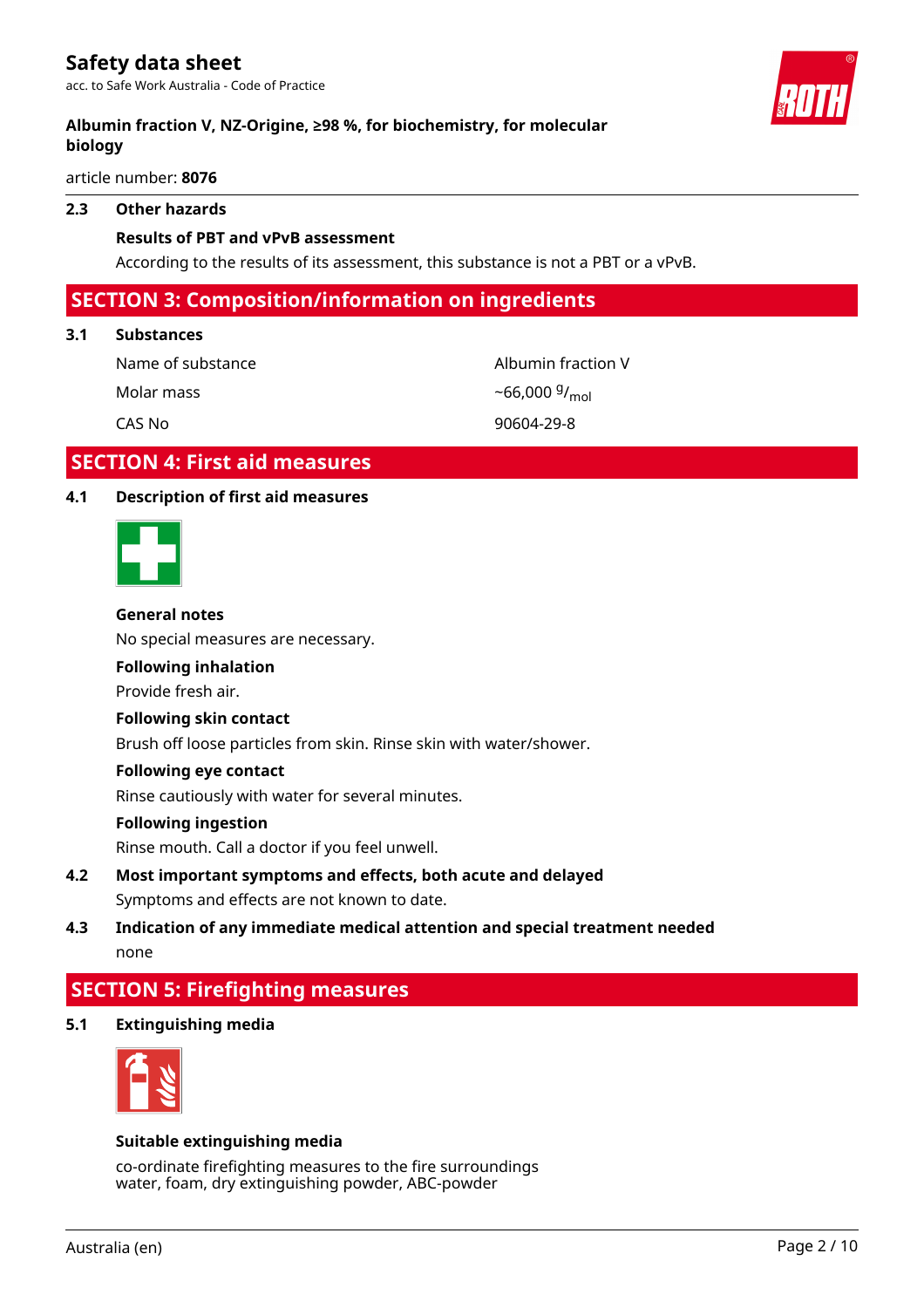#### article number: **8076**

#### **Unsuitable extinguishing media**

water jet

# **5.2 Special hazards arising from the substance or mixture**

Combustible.

#### **Hazardous combustion products**

Nitrogen oxides (NOx), Carbon monoxide (CO), Carbon dioxide (CO<sub>2</sub>), May produce toxic fumes of carbon monoxide if burning.

#### **5.3 Advice for firefighters**

In case of fire and/or explosion do not breathe fumes. Fight fire with normal precautions from a reasonable distance. Wear self-contained breathing apparatus.

# **SECTION 6: Accidental release measures**

**6.1 Personal precautions, protective equipment and emergency procedures**



# **For non-emergency personnel**

Control of dust.

#### **6.2 Environmental precautions**

Keep away from drains, surface and ground water.

#### **6.3 Methods and material for containment and cleaning up**

#### **Advice on how to contain a spill**

Covering of drains. Take up mechanically.

#### **Advice on how to clean up a spill**

Take up mechanically.

#### **Other information relating to spills and releases**

Place in appropriate containers for disposal.

#### **6.4 Reference to other sections**

Hazardous combustion products: see section 5. Personal protective equipment: see section 8. Incompatible materials: see section 10. Disposal considerations: see section 13.

# **SECTION 7: Handling and storage**

#### **7.1 Precautions for safe handling**

No special measures are necessary.

#### **Advice on general occupational hygiene**

Keep away from food, drink and animal feedingstuffs.

#### **7.2 Conditions for safe storage, including any incompatibilities**

Store in a dry place. Keep in a cool place.

#### **Incompatible substances or mixtures**

Observe hints for combined storage.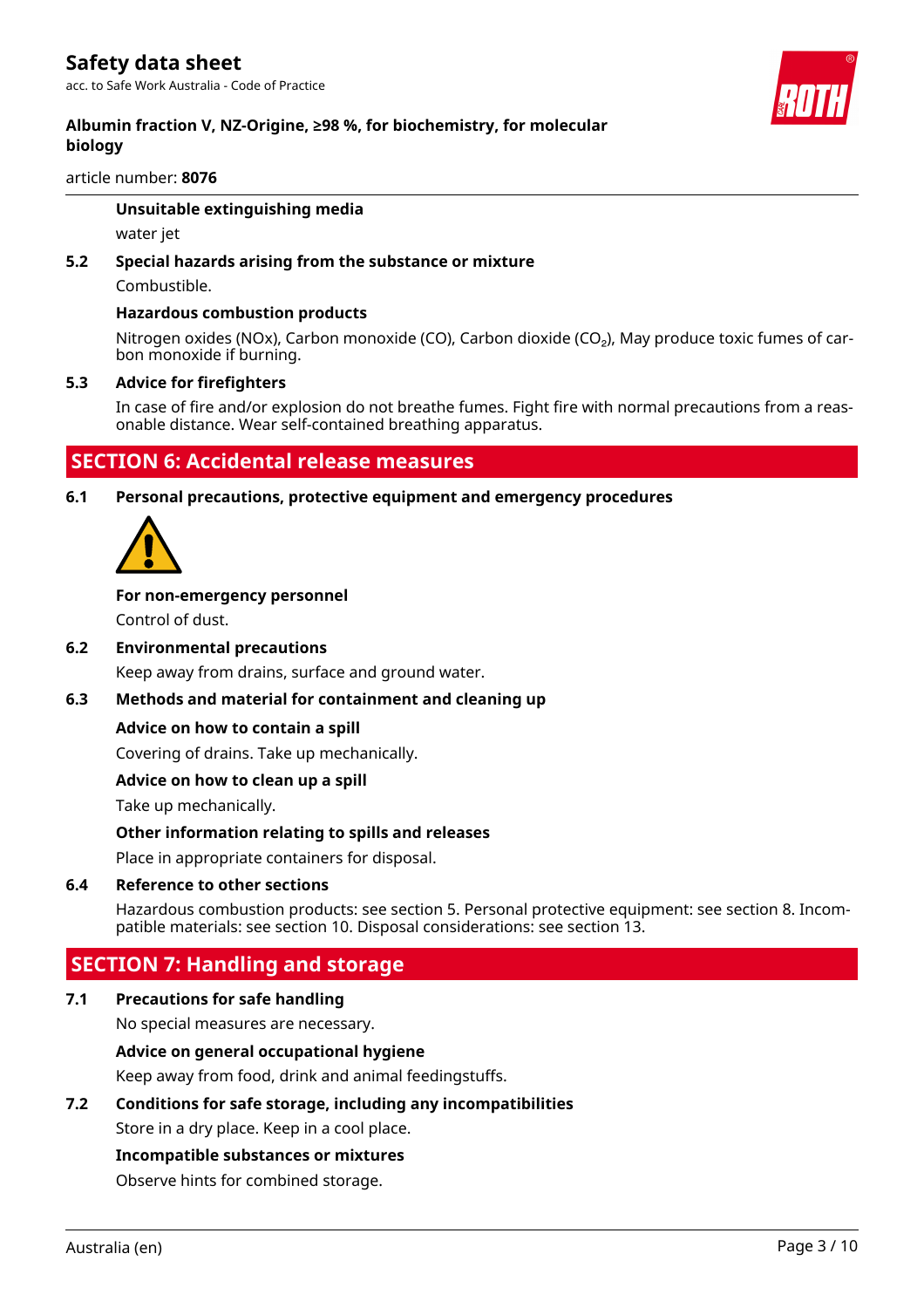# **Albumin fraction V, NZ-Origine, ≥98 %, for biochemistry, for molecular biology**

article number: **8076**

#### **Consideration of other advice**

#### **Ventilation requirements**

Use local and general ventilation.

## **Specific designs for storage rooms or vessels**

Recommended storage temperature: 2 – 8 °C

# **7.3 Specific end use(s)**

No information available.

# **SECTION 8: Exposure controls/personal protection**

#### **8.1 Control parameters**

#### **National limit values**

# **Occupational exposure limit values (Workplace Exposure Limits)**

Data are not available.

### **8.2 Exposure controls**

#### **Individual protection measures (personal protective equipment)**

#### **Eye/face protection**



Use safety goggle with side protection.

#### **Skin protection**



#### **• hand protection**

Wear suitable gloves. Chemical protection gloves are suitable, which are tested according to EN 374.

#### **• type of material**

NBR (Nitrile rubber)

#### **• material thickness**

>0,11 mm

#### **• breakthrough times of the glove material**

>480 minutes (permeation: level 6)

#### **• other protection measures**

Take recovery periods for skin regeneration. Preventive skin protection (barrier creams/ointments) is recommended.

#### **Respiratory protection**



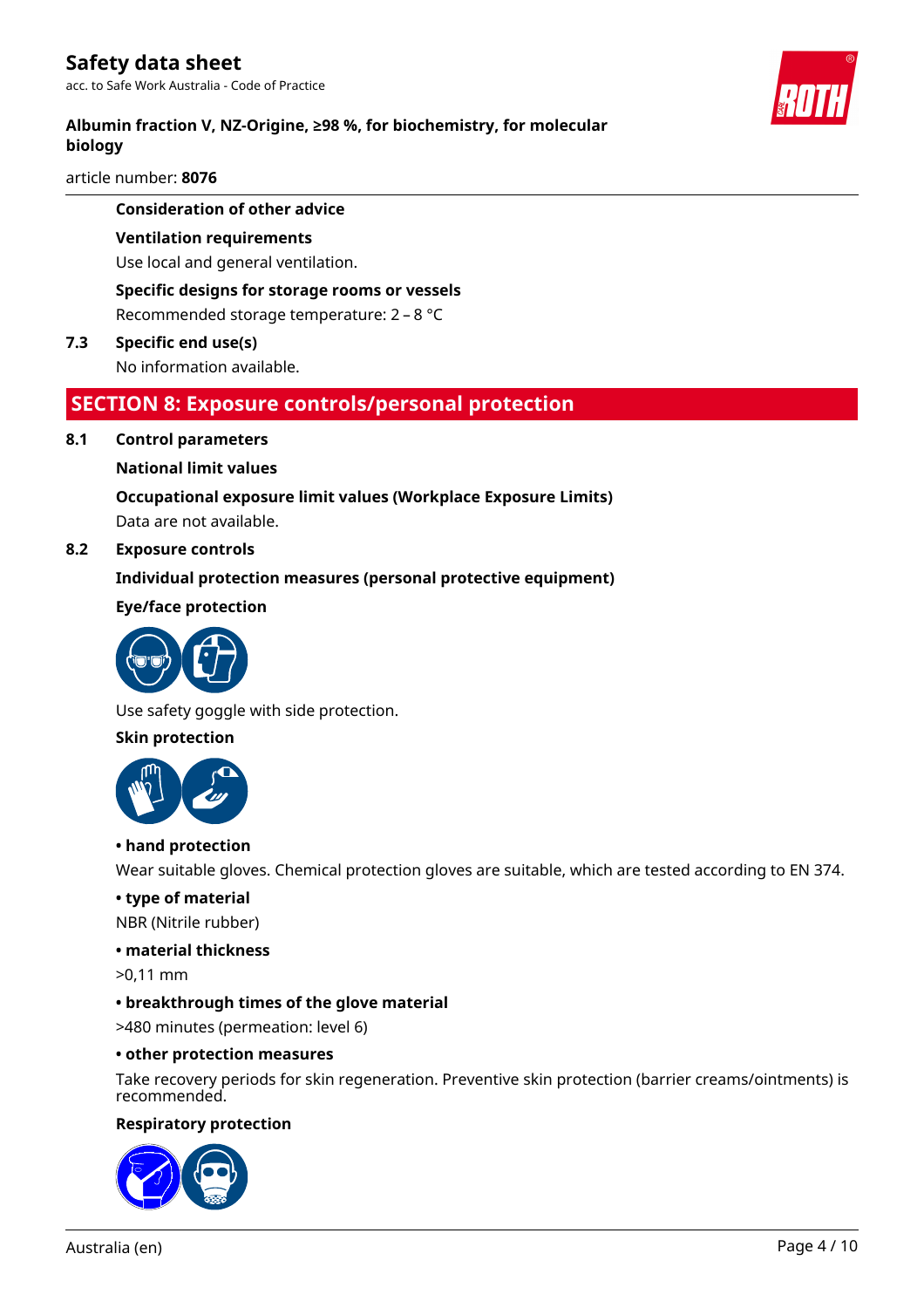article number: **8076**

Respiratory protection necessary at: Dust formation. Particulate filter device (EN 143). P1 (filters at least 80 % of airborne particles, colour code: White).

#### **Environmental exposure controls**

Keep away from drains, surface and ground water.

# **SECTION 9: Physical and chemical properties**

#### **9.1 Information on basic physical and chemical properties**

| Physical state                                              | solid                                                        |
|-------------------------------------------------------------|--------------------------------------------------------------|
| Form                                                        | acc. to product description                                  |
| Colour                                                      | beige                                                        |
| Odour                                                       | odourless                                                    |
| Melting point/freezing point                                | not determined                                               |
| Boiling point or initial boiling point and boiling<br>range | not determined                                               |
| Flammability                                                | this material is combustible, but will not ignite<br>readily |
| Lower and upper explosion limit                             | not determined                                               |
| Flash point                                                 | not applicable                                               |
| Auto-ignition temperature                                   | not determined                                               |
| Decomposition temperature                                   | not relevant                                                 |
| pH (value)                                                  | 6.5 – 7.5 (in aqueous solution: 20 $9/1$ , 20 °C)            |
| Kinematic viscosity                                         | not relevant                                                 |
| Solubility(ies)                                             |                                                              |
| Water solubility                                            | (soluble)                                                    |
| Partition coefficient                                       |                                                              |
| Partition coefficient n-octanol/water (log value):          | this information is not available                            |
|                                                             |                                                              |
| Vapour pressure                                             | not determined                                               |
|                                                             | not determined                                               |
| Density                                                     |                                                              |
| <b>Bulk density</b>                                         | 150 – 450 kg/m <sup>3</sup>                                  |
| Particle characteristics                                    | no data available                                            |
| Other safety parameters                                     |                                                              |
| Oxidising properties                                        | none                                                         |
|                                                             |                                                              |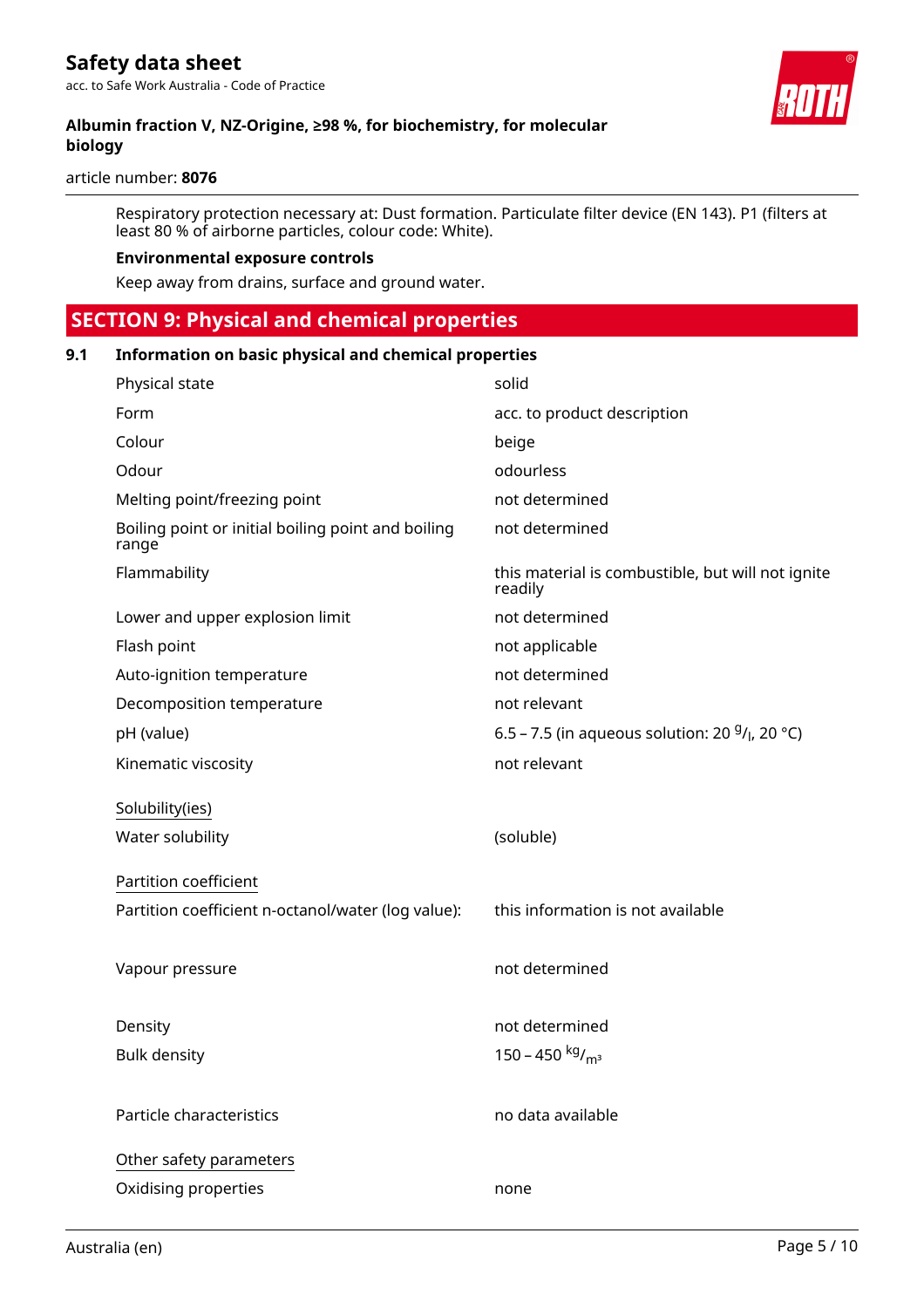article number: **8076**

#### **9.2 Other information**

Information with regard to physical hazard classes:

Other safety characteristics: There is no additional information.

hazard classes acc. to GHS (physical hazards): not relevant

# **SECTION 10: Stability and reactivity**

#### **10.1 Reactivity**

The product in the delivered form is not dust explosion capable; the enrichment of fine dust however leads to the danger of dust explosion.

#### **10.2 Chemical stability**

The material is stable under normal ambient and anticipated storage and handling conditions of temperature and pressure.

#### **10.3 Possibility of hazardous reactions**

**Violent reaction with:** strong oxidiser

#### **10.4 Conditions to avoid**

There are no specific conditions known which have to be avoided.

#### **10.5 Incompatible materials**

There is no additional information.

#### **10.6 Hazardous decomposition products**

Hazardous combustion products: see section 5.

# **SECTION 11: Toxicological information**

#### **11.1 Information on toxicological effects**

#### **Classification acc. to GHS**

This substance does not meet the criteria for classification.

#### **Acute toxicity**

Shall not be classified as acutely toxic.

#### **Skin corrosion/irritation**

Shall not be classified as corrosive/irritant to skin.

#### **Serious eye damage/eye irritation**

Shall not be classified as seriously damaging to the eye or eye irritant.

#### **Respiratory or skin sensitisation**

Shall not be classified as a respiratory or skin sensitiser.

#### **Germ cell mutagenicity**

Shall not be classified as germ cell mutagenic.

#### **Carcinogenicity**

Shall not be classified as carcinogenic.

#### **Reproductive toxicity**

Shall not be classified as a reproductive toxicant.

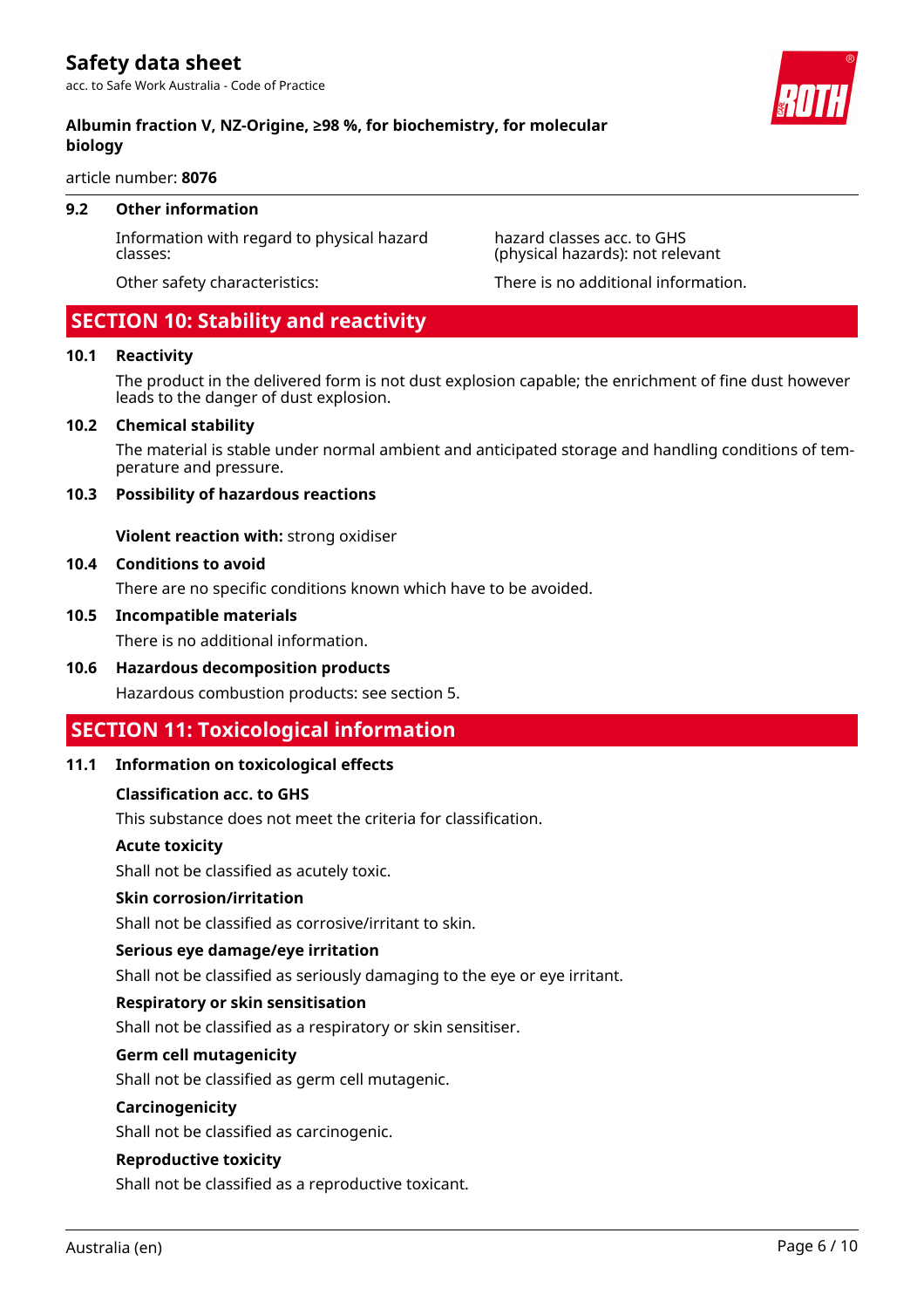# **Safety data sheet**

acc. to Safe Work Australia - Code of Practice

#### **Albumin fraction V, NZ-Origine, ≥98 %, for biochemistry, for molecular biology**

article number: **8076**

#### **Specific target organ toxicity - single exposure**

Shall not be classified as a specific target organ toxicant (single exposure).

#### **Specific target organ toxicity - repeated exposure**

Shall not be classified as a specific target organ toxicant (repeated exposure).

#### **Aspiration hazard**

Shall not be classified as presenting an aspiration hazard.

#### **Symptoms related to the physical, chemical and toxicological characteristics**

#### **• If swallowed**

Data are not available.

**• If in eyes** Data are not available.

**• If inhaled**

Data are not available.

**• If on skin**

Data are not available.

#### **Other information**

Health effects are not known. This information is based upon the present state of our knowledge.

# **SECTION 12: Ecological information**

**12.1 Toxicity**

**Biodegradation**

Data are not available.

- **12.2 Process of degradability** Data are not available.
- **12.3 Bioaccumulative potential** Data are not available.
- **12.4 Mobility in soil**

Data are not available.

- **12.5 Results of PBT and vPvB assessment** Data are not available.
- **12.6 Endocrine disrupting properties** Not listed.
- **12.7 Other adverse effects** Data are not available.

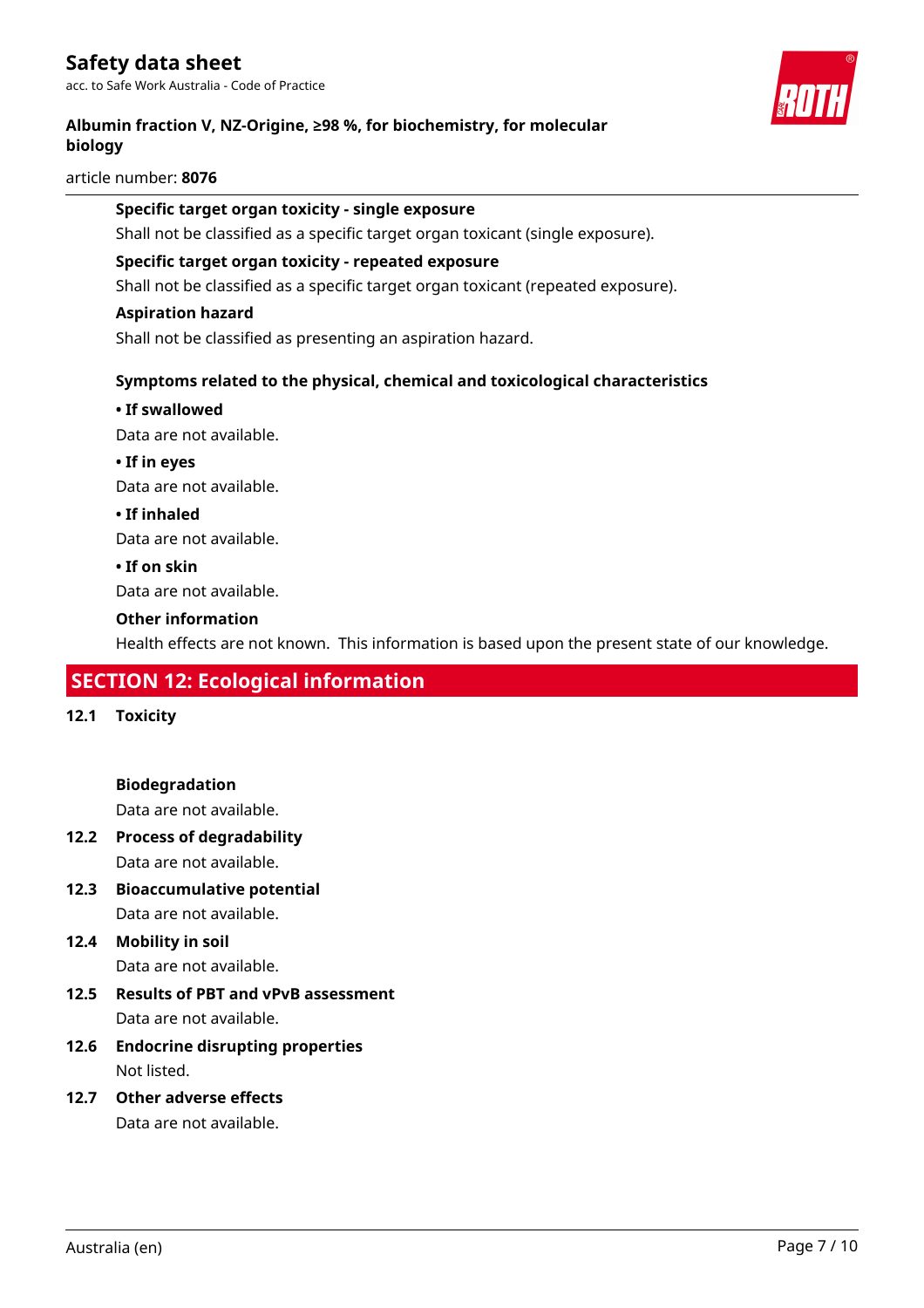# **Safety data sheet**

acc. to Safe Work Australia - Code of Practice



#### **Albumin fraction V, NZ-Origine, ≥98 %, for biochemistry, for molecular biology**

article number: **8076**

# **SECTION 13: Disposal considerations**

#### **13.1 Waste treatment methods**



Consult the appropriate local waste disposal expert about waste disposal.

#### **Sewage disposal-relevant information**

Do not empty into drains.

**13.3 Remarks**

Waste shall be separated into the categories that can be handled separately by the local or national waste management facilities. Please consider the relevant national or regional provisions.

# **SECTION 14: Transport information**

- **14.1 UN number 14.1 UN** number
- **14.2 UN proper shipping name** not assigned
- **14.3 Transport hazard class(es)** not assigned
- **14.4 Packing group not assigned**
- 
- **14.5 Environmental hazards** non-environmentally hazardous acc. to the dangerous goods regulations

**14.6 Special precautions for user**

There is no additional information.

**14.7 Transport in bulk according to Annex II of MARPOL and the IBC Code** The cargo is not intended to be carried in bulk.

#### **Information for each of the UN Model Regulations**

**Transport informationNational regulationsAdditional information(UN RTDG)** not assigned

**International Maritime Dangerous Goods Code (IMDG) - Additional information** Not subject to IMDG.

**International Civil Aviation Organization (ICAO-IATA/DGR) - Additional information** Not subject to ICAO-IATA.

# **SECTION 15: Regulatory information**

**15.1 Safety, health and environmental regulations/legislation specific for the substance or mixture** There is no additional information.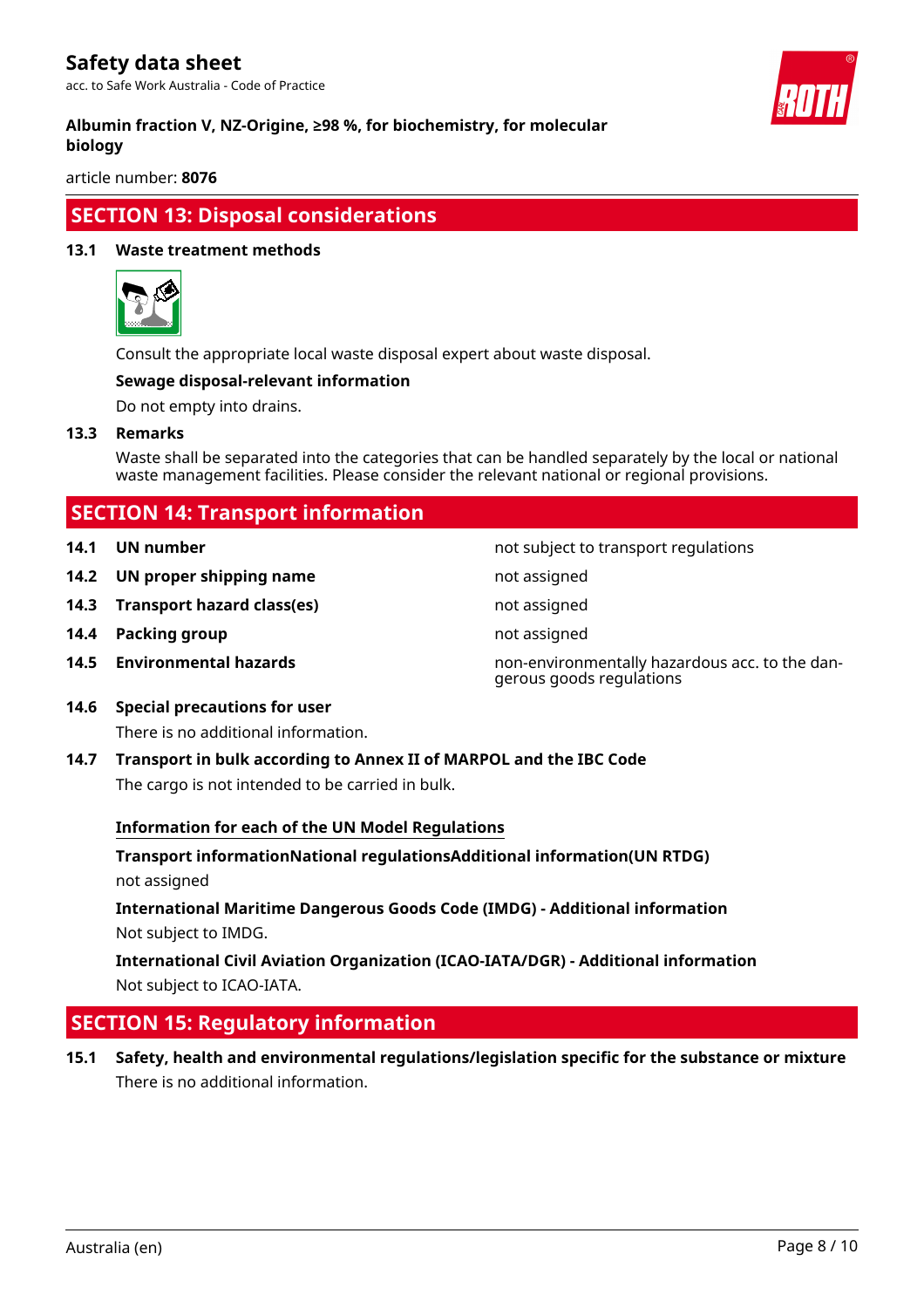

# **Albumin fraction V, NZ-Origine, ≥98 %, for biochemistry, for molecular biology**

article number: **8076**

| <b>National inventories</b> |                                                                                                              |                     |  |
|-----------------------------|--------------------------------------------------------------------------------------------------------------|---------------------|--|
| <b>Country</b>              | <b>Inventory</b>                                                                                             | <b>Status</b>       |  |
| CN                          | <b>IECSC</b>                                                                                                 | substance is listed |  |
| EU                          | <b>ECSI</b>                                                                                                  | substance is listed |  |
| TW                          | <b>TCSI</b>                                                                                                  | substance is listed |  |
| Legend<br><b>FOOT</b>       | $F \cap C$ $\cup$ $\cdots$ $T$ $\cdots$ $T$ $\cdots$ $T$ $\cdots$ $T$ $\cdots$ $T$ $\cdots$ $T$ $\cdots$ $T$ |                     |  |

ECSI EC Substance Inventory (EINECS, ELINCS, NLP)

IECSC Inventory of Existing Chemical Substances Produced or Imported in China

TCSI Taiwan Chemical Substance Inventory

#### **15.2 Chemical Safety Assessment**

No Chemical Safety Assessment has been carried out for this substance.

# **SECTION 16: Other information**

#### **Indication of changes (revised safety data sheet)**

Alignment to regulation: Globally Harmonized System of Classification and Labelling of Chemicals ("Purple book").

Restructuring: section 9, section 14

#### **Abbreviations and acronyms**

| Abbr.           | <b>Descriptions of used abbreviations</b>                                                                      |  |
|-----------------|----------------------------------------------------------------------------------------------------------------|--|
| CAS             | Chemical Abstracts Service (service that maintains the most comprehensive list of chemical substances)         |  |
| <b>DGR</b>      | Dangerous Goods Regulations (see IATA/DGR)                                                                     |  |
| <b>EINECS</b>   | European Inventory of Existing Commercial Chemical Substances                                                  |  |
| <b>ELINCS</b>   | European List of Notified Chemical Substances                                                                  |  |
| <b>GHS</b>      | "Globally Harmonized System of Classification and Labelling of Chemicals" developed by the United Na-<br>tions |  |
| <b>IATA</b>     | International Air Transport Association                                                                        |  |
| <b>IATA/DGR</b> | Dangerous Goods Regulations (DGR) for the air transport (IATA)                                                 |  |
| <b>ICAO</b>     | International Civil Aviation Organization                                                                      |  |
| <b>IMDG</b>     | International Maritime Dangerous Goods Code                                                                    |  |
| <b>MARPOL</b>   | International Convention for the Prevention of Pollution from Ships (abbr. of "Marine Pollutant")              |  |
| <b>NLP</b>      | No-Longer Polymer                                                                                              |  |
| <b>PBT</b>      | Persistent, Bioaccumulative and Toxic                                                                          |  |
| vPvB            | Very Persistent and very Bioaccumulative                                                                       |  |

#### **Key literature references and sources for data**

Safe Work Australia's Code of Practice for Labelling of Workplace Hazardous Chemicals (under WHS Regulations).

UN Recommendations on the Transport of Dangerous Good. International Maritime Dangerous Goods Code (IMDG). Dangerous Goods Regulations (DGR) for the air transport (IATA).